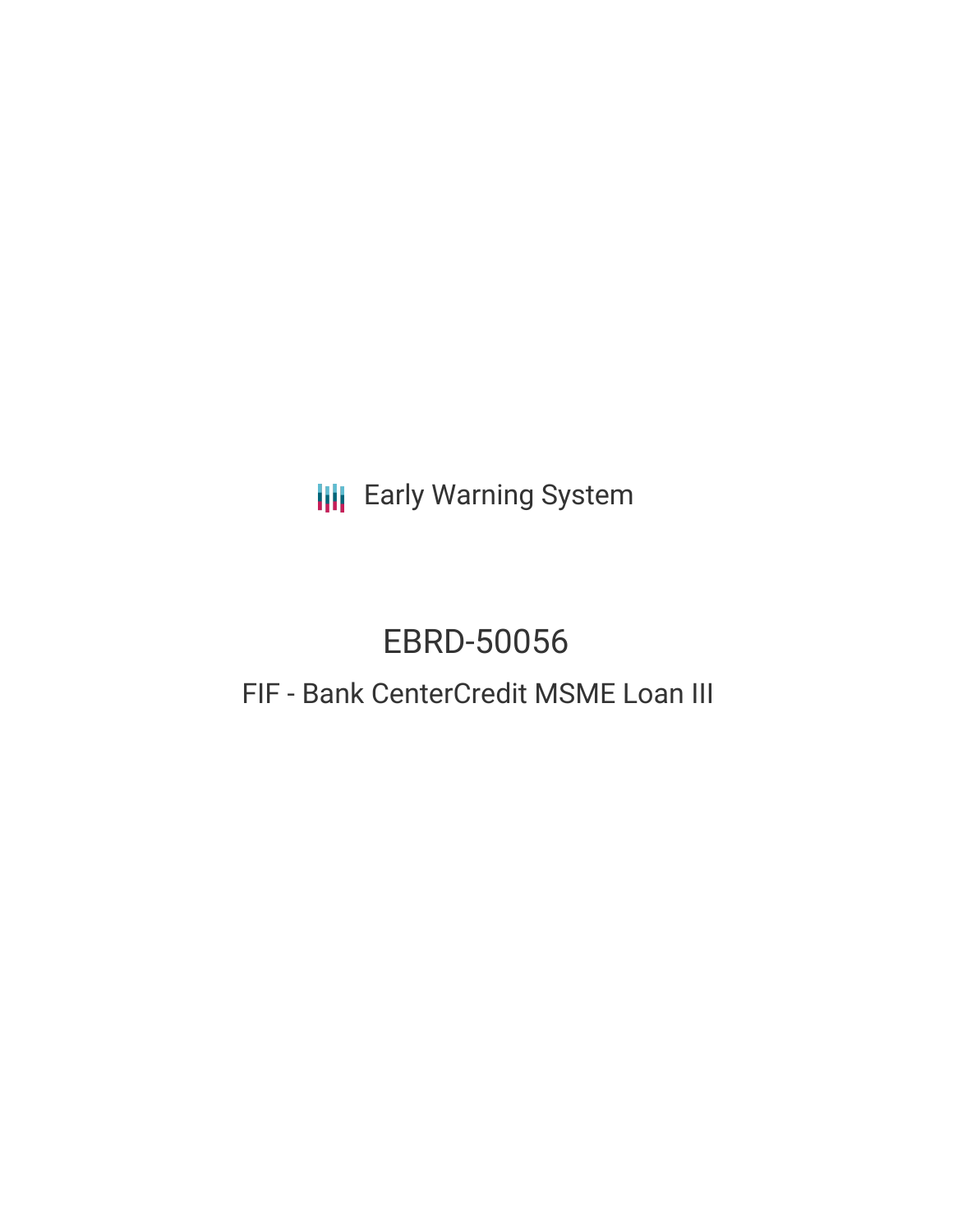

#### **Quick Facts**

| <b>Countries</b>               | Kazakhstan                                              |
|--------------------------------|---------------------------------------------------------|
| <b>Financial Institutions</b>  | European Bank for Reconstruction and Development (EBRD) |
| <b>Status</b>                  | Active                                                  |
| <b>Bank Risk Rating</b>        | FI                                                      |
| <b>Voting Date</b>             | 2018-06-20                                              |
| <b>Borrower</b>                | <b>Bank CenterCredit JSC</b>                            |
| <b>Sectors</b>                 | Finance                                                 |
| <b>Investment Type(s)</b>      | Loan                                                    |
| <b>Investment Amount (USD)</b> | $$40.00$ million                                        |
| <b>Project Cost (USD)</b>      | $$40.00$ million                                        |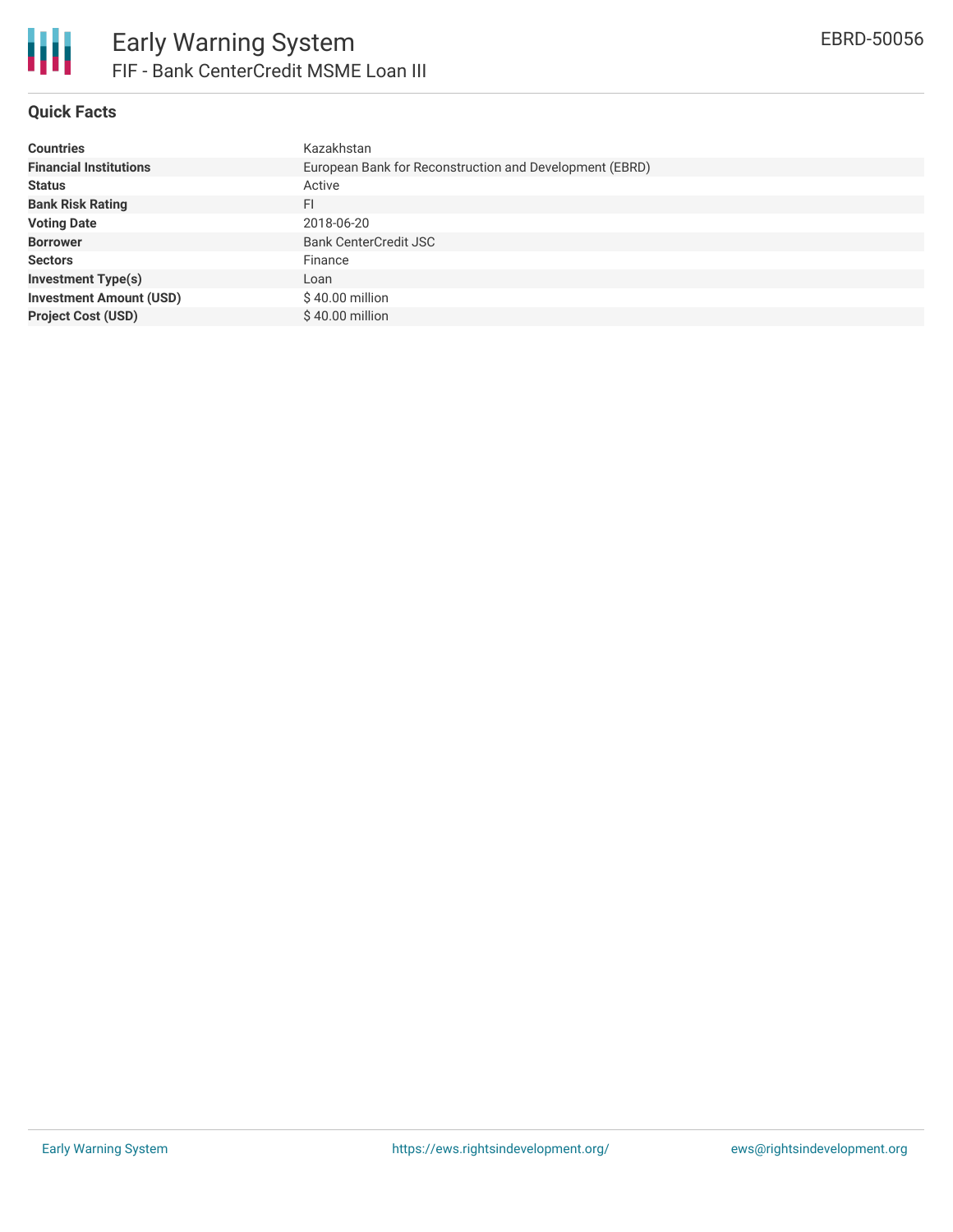

#### **Project Description**

This project provides financing to Bank CenterCredit JSC for lending to eligible private micro, small and medium-sized enterprises in Kazakhstan.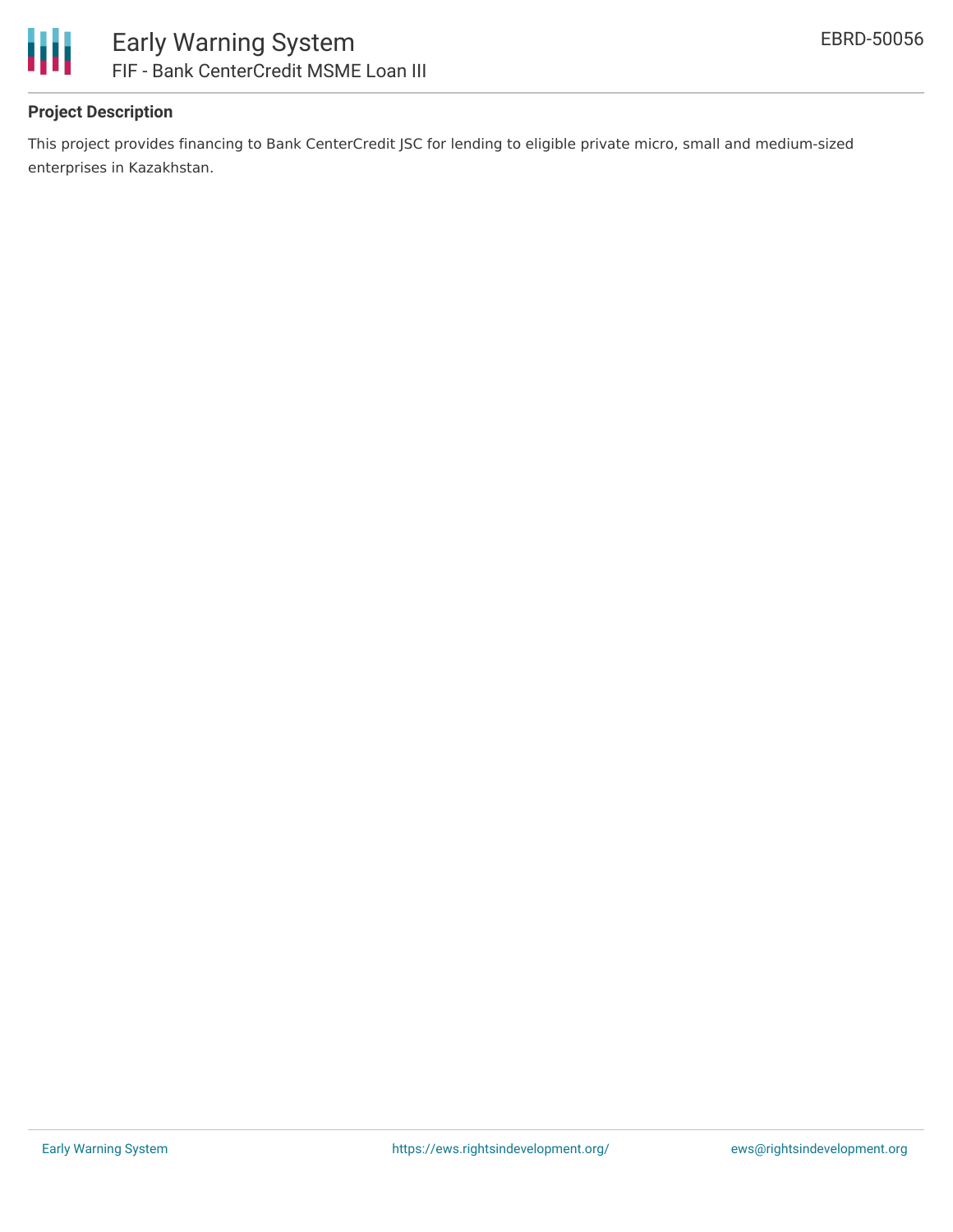#### **Investment Description**

European Bank for Reconstruction and Development (EBRD)

JSC Bank CenterCredit is the 7th largest bank (out of 32) in Kazakhstan with total assets of US\$ 4 bln and equity of US\$ 388 mln and market shares of 5.3 percent in total assets, 5.7 percent in customer loans and 5.9 percent in deposits as of the end of 2017. The bank offers a wide range of retail, corporate and MSME products via its distribution network of 19 branches and 101 outlets in 19 cities and rural settlements of Kazakhstan.

#### **Financial Intermediary**

Financial Intermediary: A commercial bank or financial institution that receives funds from a development bank. A financial intermediary then lends these funds to their clients (private actors) in the form of loans, bonds, guarantees and equity shares. Financial intermediaries include insurance, pension and equity funds. The direct financial relationship is between the development bank and the financial intermediary.

Joint Stock Company Bank [CenterCredit](file:///actor/679/) (Financial Intermediary)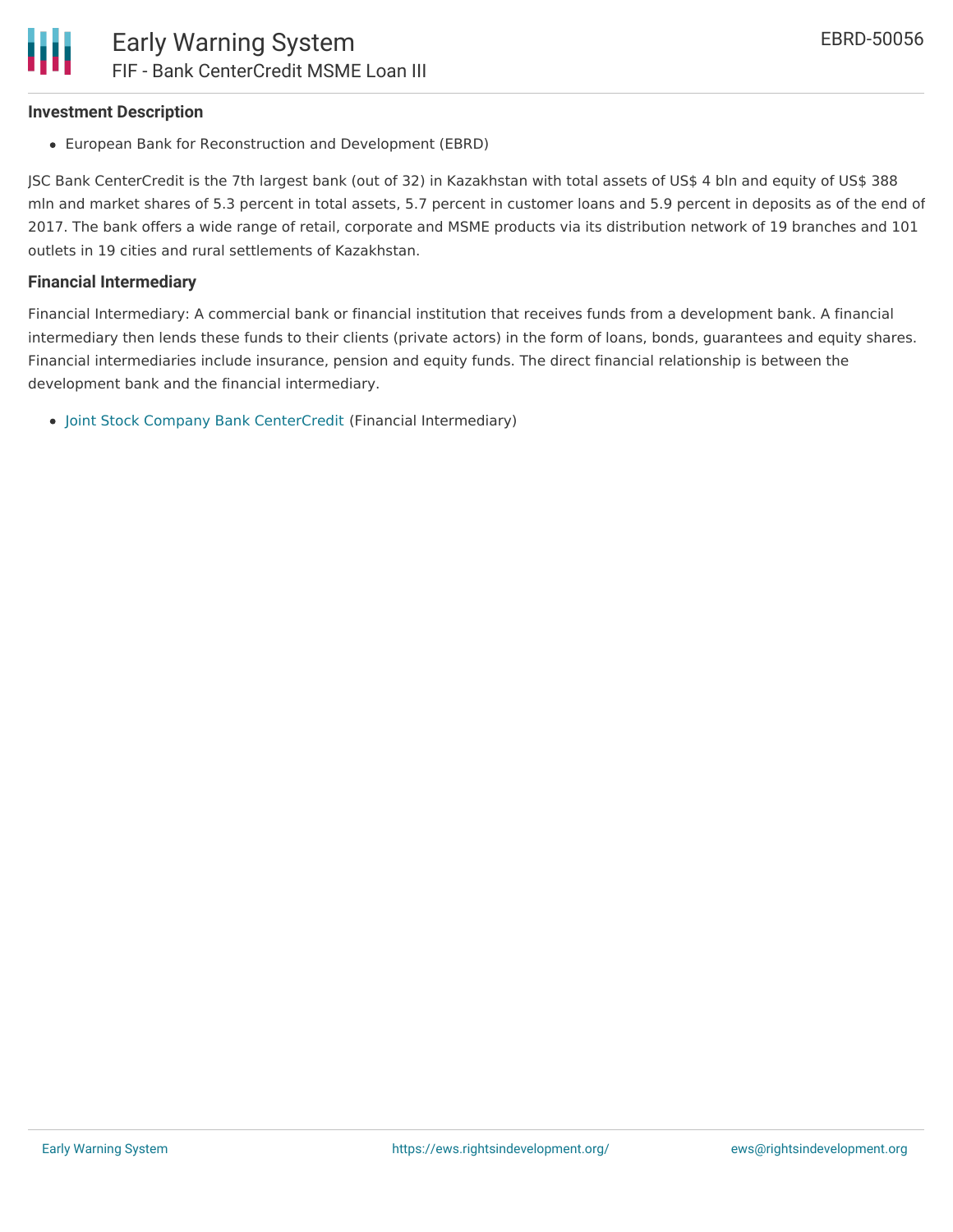

#### **Contact Information**

Madina Sultanova madina.sultanova@centercredit.kz + 7 (727) 259 85 46 www.bcc.kz 38 Al-Farabi Avenue, Almaty, 050059, Kazakhstan

#### **ACCOUNTABILITY MECHANISM OF EBRD**

The Project Complaint Mechanism (PCM) is the independent complaint mechanism and fact-finding body for people who have been or are likely to be adversely affected by an European Bank for Reconstruction and Development (EBRD)-financed project. If you submit a complaint to the PCM, it may assess compliance with EBRD's own policies and procedures to prevent harm to the environment or communities or it may assist you in resolving the problem that led to the complaint through a dialogue with those implementing the project. Additionally, the PCM has the authority to recommend a project be suspended in the event that harm is imminent. You can contact the PCM at pcm@ebrd.com or you can submit a complaint online using an online form, http://www.ebrd.com/eform/pcm/complaint\_form?language=en. You can learn more about the PCM and how to file a complaint at http://www.ebrd.com/work-with-us/project-finance/project-complaint-mechanism.html.